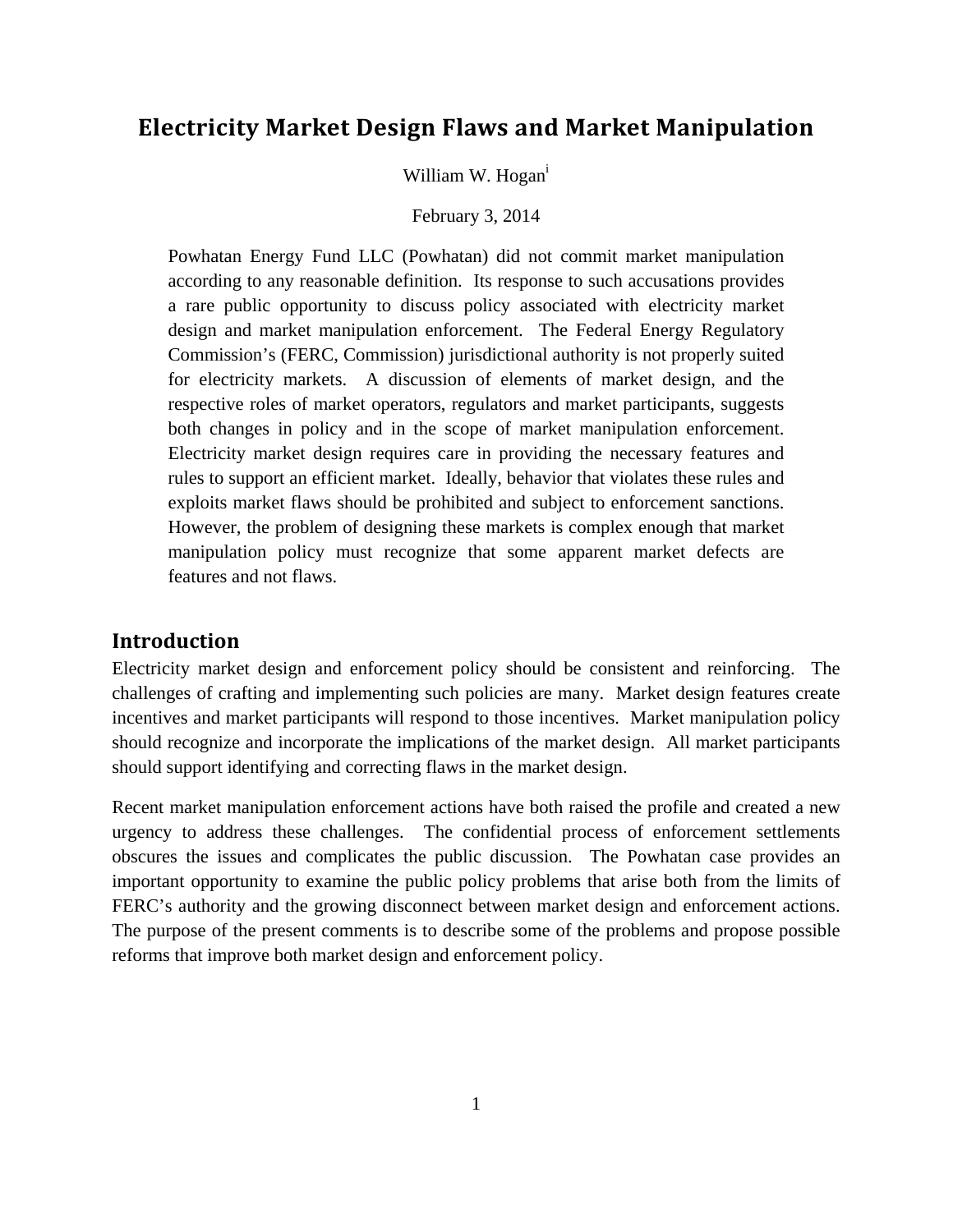## **The Powhatan Case**

The Powhatan case presents an example of allegations of market manipulation in the presence of market design defects.<sup>1</sup> This case presents an opportunity for a public discussion of these issues outside the opaque walls of enforcement settlements. $2$ 

The central element of the Powhatan case involves the treatment of the Marginal Loss Surplus Allocation (MLSA, loss surplus) in the PJM electricity market. The MLSA arises because of a feature of electricity pricing that includes marginal losses. The Commission rightly has recognized the importance of using marginal cost information, including for losses, in determining efficient electricity market prices under bid-based, security-constrained, economic dispatch.

"That is, each spot market energy customer pays an energy price that reflects the full marginal cost—including the marginal cost of transmission losses—of delivering an increment of energy to the purchaser's location. Since losses vary in delivering energy to different locations, marginal losses increase as the number of megawatts (MW) of power moved increases."<sup>3</sup>

A feature of this pricing methodology includes total collection for losses that is definitionally greater than the total cost of the losses. Conceptually, the resulting surplus is intimately related to the surplus in congestion costs when the transmission system is constrained. For historical reasons, however, the treatment of losses is seen differently than congestion, and market operators seek an appropriate means for allocating the loss surplus.

Both PJM and the Commission have considered different means for the loss surplus allocation. A full discussion of alternative means of allocation would go beyond the scope of the present comments. Suffice it to say that the original method of allocation by actual load-ratio share for network customers was a better method than the one that was eventually applied by PJM and endorsed by the Commission in 2009. That rule followed after a lengthy discussion within the unhappy frame of esoteric distinctions about who was and who was not paying for the transmission grid.

<sup>1</sup> For details, see the Powhatan web page: www.FERCLitigation.com.

<sup>2</sup> The Deutsche Bank case involved a related but different set of issues of alleged market manipulation that was headed towards open public discussion. See (Hogan, 2012) for a further discussion of price manipulation, related transactions, and price degeneracy. In the event, the public discussion terminated when Deutsche Bank settled the dispute at about the same time as announcing its intention to leave the commodity trading business. 3 *Black Oak Energy, LLC v. PJM Interconnection, L.L.C.*, 128 FERC ¶ 61,042 at P 3 (2008).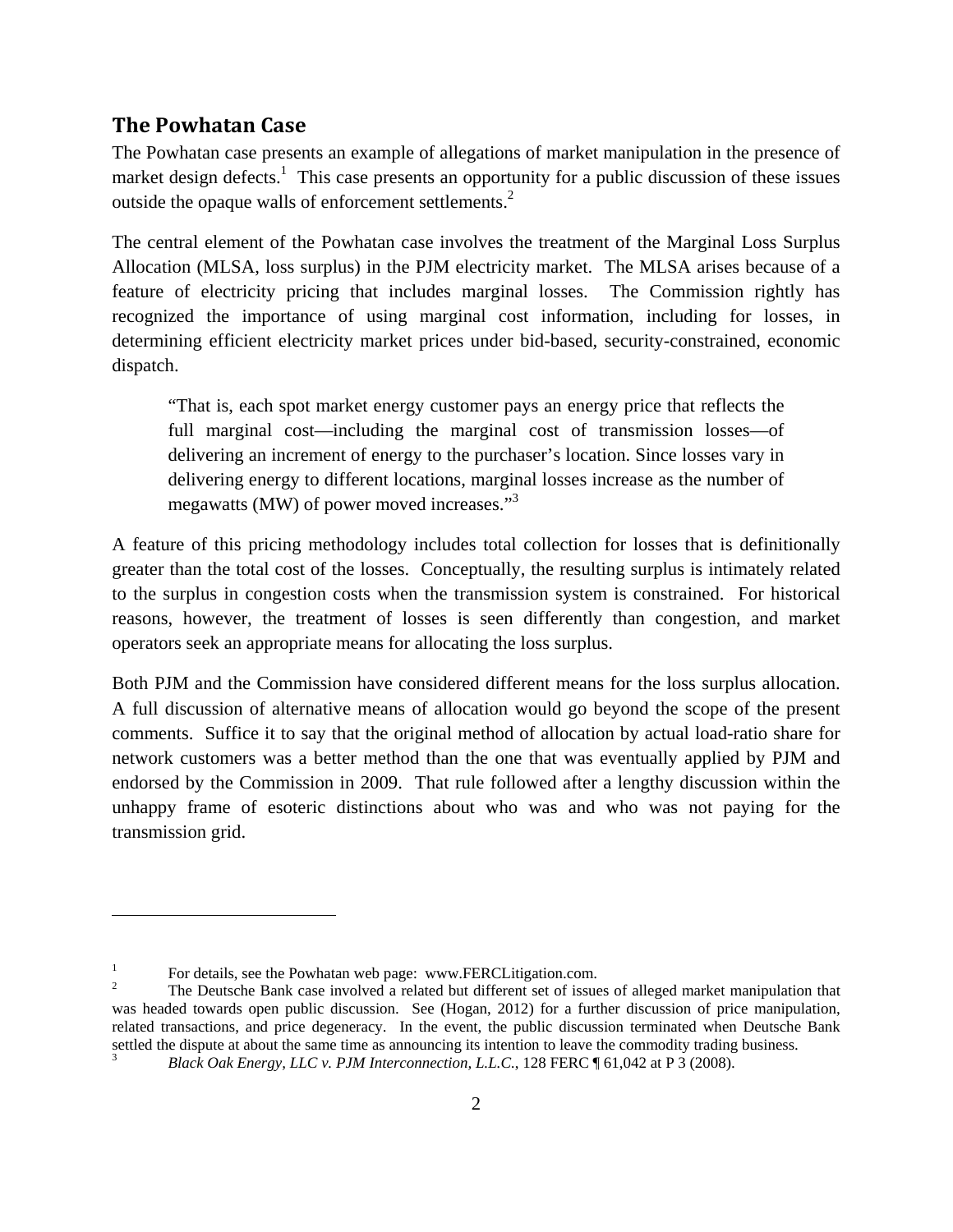In adopting the MLSA rule, which assigned some of the MLSA to market transactions, the Commission recognized that this would create incentives for transactions that went beyond arbitrage or promoting market efficiency.

"…payment of the surplus to arbitrageurs that is unrelated to the transmission costs could distort arbitrage decisions and reduce the value of arbitrage by creating an incentive for arbitrageurs to engage in purchase decisions, not because of price divergence, but simply to increase marginal line loss payments."<sup>4</sup>

This is as clear a description of a market defect that one can find in regulatory proceedings. Nonetheless, the Commission and PJM made an affirmative decision to adopt just such a rule that included so-called "Up-To Congestion transactions."

"Each user or customer would receive its proportionate share of the surplus based on the total MWhs of energy (a) delivered to load in PJM, (b) exported from PJM, or (c) related to cleared Up-To Congestion transactions (where the user or customer paid for transmission service). The Commission finds that PJM's proposal is a just and reasonable method of allocating the surplus, subject to the condition that PJM clarify that its tariff complies with our finding that payments be made only to those who pay for the costs of the transmission grid."<sup>5</sup>

The details of the Up-To Congestion transactions include the submission of a bid for transmission between two locations with a limit on the maximum day-ahead congestion that will be accepted. These bids appear in the day-ahead market and, depending on the congestion in the system, the bids may or may not clear.

In some instances, the cleared bids required payment for associated transmission service and these cleared bids would participate in the receipt of loss surplus payments. If the resulting loss surplus payments were large enough, the loss allocation alone could make the transaction profitable.

As the Commission had anticipated, this produced an incentive for "arbitrageurs to engage in purchase decisions, not because of price divergence, but simply to increase marginal line loss payments." Powhatan and others, working with Dr. Houlian Chen who designed and implemented the trades, developed various market analyses and tools to estimate possible loss surplus payments and engaged in paired trades that could benefit from these payments. The trading strategy worked.

<sup>4</sup> <sup>4</sup><br>*Black Oak Energy, LLC v. PJM Interconnection, L.L.C.*, 128 FERC ¶ 61,042 at P 41 (2008).

*Black Oak Energy, LLC v. PJM Interconnection, L.L.C.*, 128 FERC ¶ 61,262 at P 23 (2009).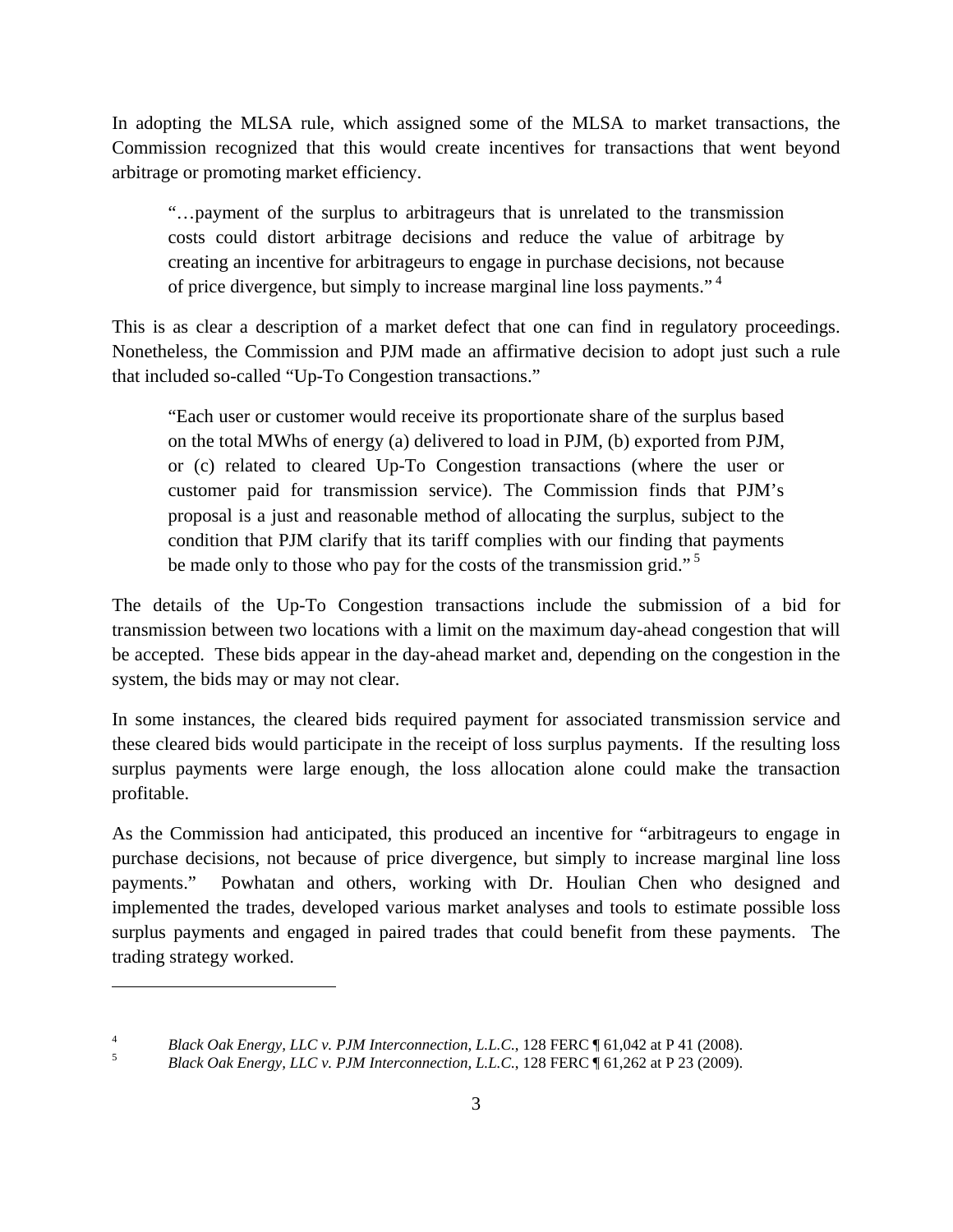The use of paired transactions had the effect that when both transactions cleared in the market, these transactions would offset each other. However, eligibility for loss surplus allocation would remain for the cleared transactions that had also paid for transmission service. The details of all the payments and transactions costs, likely exposure to one but not both transactions clearing, and so on, do not affect the simple observation that the strategy was in part responsive to the incentives created by the loss surplus allocation rules.

Powhatan advises that the PJM Market Monitor contacted Dr. Chen and indicated that there would be a referral to FERC regarding the trading strategy, particularly in respect to paired trades, if Dr. Chen continued implementing the strategy. Upon this notification, Dr. Chen stopped using this strategy.

Should the mere fact that the trades were motivated in part by something other than "price divergence" lead to the conclusion that this was market manipulation? As discussed below, the answer should be that this is not market manipulation. However, Powhatan and others became the subject of just such a FERC enforcement action for market manipulation.

There was a market defect in the poorly crafted rules for loss surplus allocation. The rule was adopted in the full light of day, with explicit discussion of the incentive effects and the likely implications for trading strategies of market participants. This was not a hidden flaw. The market feature was already known and accepted by the Commission.

The loss surplus allocation rule was like other features of electricity markets such as the production tax credit for wind or the demand response double payment for behind the meter actions. Arguably, when both Up-To Congestion transactions cleared, the paired trading strategy had no market impact other than on the loss allocation. By contrast, the wind tax-credit-induced negative cost offers and inefficient demand response decisions impose real costs on the system in addition to transferring payments among market participants.

The loss surplus allocation rule illustrates a market defect. The basic principle that market participants can and should seek to profit from trading within the market rules should apply. The trading strategy was a response to flawed incentives. This was not fraud. This was a failure of the market designer and the Commission in its oversight role. It cannot be a principled way to define or enforce rules against market manipulation to sanction market participants for responding to the incentives created by the market rules.

## **Electricity Market Design**

A purpose of good electricity market design is to support efficient operations and investment incentives. However, the development of efficient rules is neither easy nor guaranteed. Electricity market designs and the accompanying business protocols can create inefficient incentives and unintended opportunities for profit. In some cases, inefficient market elements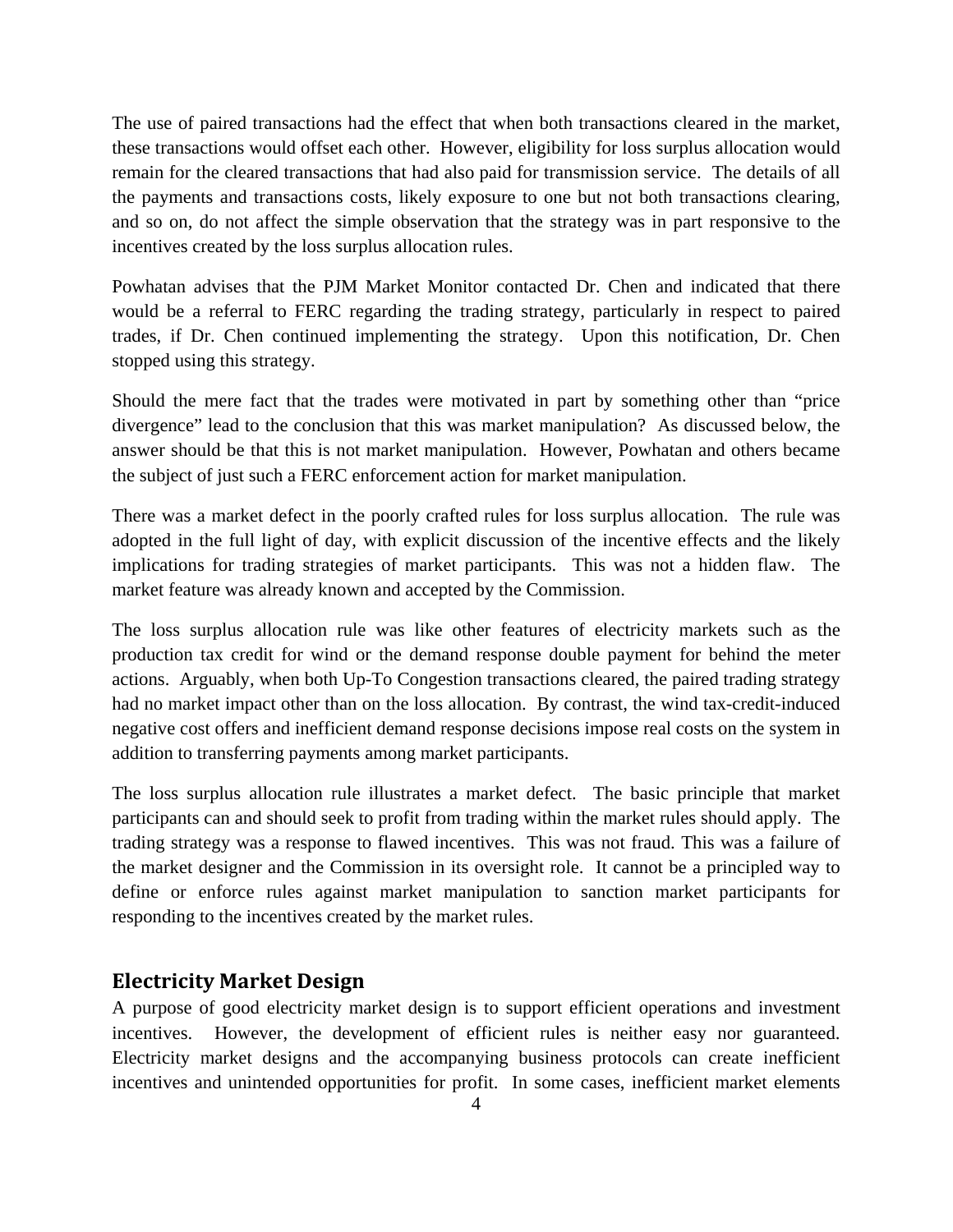may be intentional. In other cases, the market design defects may be inadvertent. In either case, in hindsight, inefficient market design defects could be interpreted as features or flaws, with different implications for judging the behavior of market participants.

Policy questions arise as to how to treat defects in the market design, and how this policy should relate to enforcement of general rules against market manipulation. Flawed design elements could and should be changed and the unintended consequences eliminated or at least mitigated. However, until the flaws are corrected, should market participants pursue strategies influenced by otherwise imperfect market incentives? Or is such behavior to be treated as market manipulation? And how can market participants know the difference?

These circumstances of imperfect markets raise important issues about the respective roles and responsibilities of regulators, market operators, and market participants. What should be done in the face of market defects, and who should have a burden to act? This is a difficult topic to address in part because many of the details of market manipulation enforcement actions are not public. However, the general problem and the limited available public discussions illustrate gaps in the authority of the Commission and suggest prospective reforms in market rules. The purpose of the present comments is to help frame the problems of creating well-functioning electricity markets and address the general challenge of deterring market manipulation while simultaneously providing market participants clarity about the rules.

#### *Market Manipulation Policy*

A problem for dealing with real market manipulation is that current FERC jurisdictional authority follows from statutes that were designed for securities markets and not efficient electricity markets. Securities attorneys inform me that there must be "fraud" for FERC to have enforcement authority in dealing with market manipulation. But there are trading practices and other behaviors that would be inconsistent with efficient outcomes that do not involve fraud in the conventional definition of the word. The exercise of market power is a good example. There is nothing necessarily fraudulent about the exercise of market power and to say otherwise is Orwellian doublespeak.

The practice of forcing the round peg of undesirable behavior into the square hole of fraud produces a perverse result of constantly redefining or obfuscating the meaning of the words in order to expand the definition of fraud to include whatever "bad" acts that are the subject of immediate attention. There are high costs of continuing down this road. The practice makes it almost impossible to be clear about the underlying analysis to see if the actions deviated from what is allowed under the market design. It makes it difficult, if not impossible, to describe market participation standards in plain terms that connect to the market design. In the process, the confusion produces the *de facto* result that the prohibited behavior is either everything or nothing, depending on the preferences of the person who holds the pen that day. This cannot be good governance or good public policy.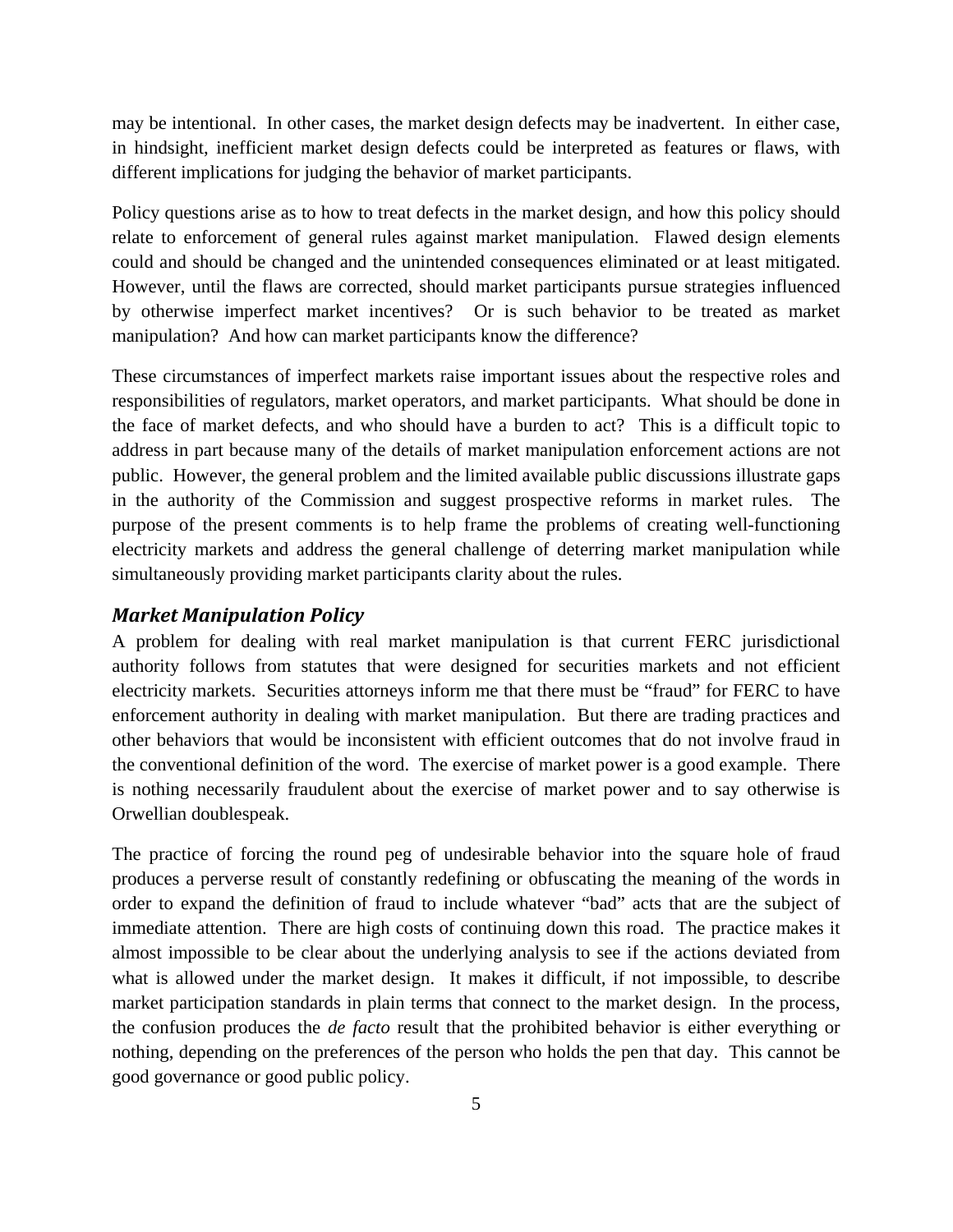Rather than redefining fraud beyond recognition, it would be better to expand and clarify the authority at FERC to allow it to better support well-functioning electricity markets and have better procedures for identifying and correcting market defects. In hindsight, some of the market flaws and the implied bidding practices are embarrassing for the FERC and for those like the author who work on issues of market design. But the market design flaws were not created by the market participants. The right policy response should be to focus on improving the regulatory and market framework, not imposing *ex-post* responsibilities on market participants to rise above the market design in ways that would be impossible to implement in practice.

#### *Workable Electricity Market Design*

Good electricity market design seeks to provide a platform to utilize the advantages of competitive markets to achieve a broad social benefit. (Joskow & Schmalensee, 1983) In particular, a core principle of organized market design is embodied in the basic ideas of an efficient market built around the model of bid-based, security-constrained, economic dispatch with locational prices and financial transmission rights. (Hogan, 1992) The use of economic dispatch, to maximize the difference between bid-in benefits and costs, explicitly embraces the social welfare objective and efficient markets. A central feature of the standard competitive market model is that the regulatory and market design policy objective of achieving economic efficiency need not be shared by the market participants. In particular, the assumption is that the market participants individually pursue the objective of maximizing their own profits or benefits. Under stylized assumptions about the nature of the underlying technology and the absence of market power, a fundamental result is that with fixed market clearing prices, market participants maximizing their own profits or benefits will produce a workably efficient outcome consistent with welfare maximization. Profit maximizing behavior by market participants is central to the theory. There is no requirement for market participants to do anything to forego profitable transactions in order to achieve better market outcomes. This market principle is often embodied in the shorthand description that prices will clear the market so that in equilibrium there will be no remaining unexploited profitable transactions—a no arbitrage condition.

In practice, no market is perfect and no market design is without its defects. The basic market design for the ideal case goes a long way, but there will always remain design elements that do not or cannot support a fully efficient outcome. In these circumstances, the best principled practice is to refine the market design as much as possible to support efficient outcomes, deal with any remaining problems through general behavioral rules or regulations to the extent possible, and then accept the small remaining imperfections under the rubric of workable competition.

A good example of a limit on fully efficient market design arises in the practices of the independent system operator in organizing and operating the market under the standards of security-constrained dispatch. The problem arises from the externality associated with reliability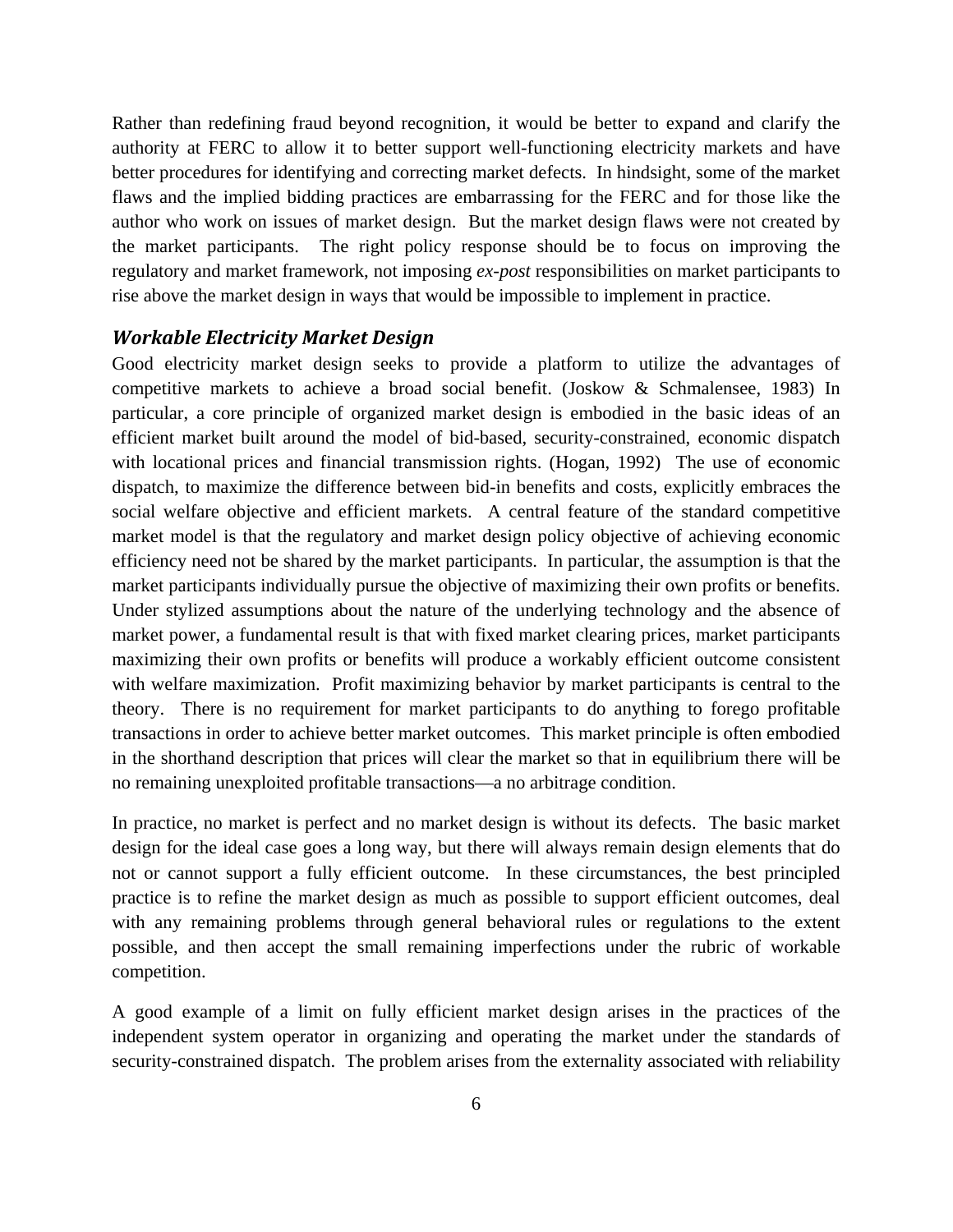and avoiding cascading blackouts. The individual profit maximizing transactions of decentralized market participants could threaten reliability for everyone, but there is no practical decentralized way to price or internalize the threat to reliability. Hence, good electricity market design follows the well-established engineering practice of imposing conservative "N-1" contingency limits to constrain the economic dispatch and protect against the worst case. It would be easy to make an argument that these constraints are too conservative and that a careful cost-benefit calculation would relax these constraints at some times or under some conditions. However, the regulators and system operators who oversee the system believe it is better to err on the side of caution and respect the security constraints at the cost of some loss in economic efficiency. Market participants are not expected to seek greater efficiency by deviating from the reliability rules as stated. Adherence to conservative security constraints, even at the cost of loss of some market efficiency, is a feature and not a flaw.

This distinction between features and flaws is important because the difference is not always obvious. For example, consider the effect of the production tax credit for electricity produced with wind generation. The production tax credit is a related payment for wind generation that creates an incentive to make negative cost supply offers. It is clear that a purpose of national policy is to support the development of wind generation and the production tax credit is one of the tools employed. However, the production tax credit creates now well-known unintended consequences when it produces negative prices that affect everyone in the electricity market. If the purpose of the tax credit is to provide an economic incentive to invest in wind generation, then it would be possible to apply the same incentive as an offer tax credit that would be paid when the wind generator was available for generation, but without incurring the unintended consequences of creating negative prices. If the purpose of the tax credit is to account for carbon free generation, then a more efficient approach would be to impose a carbon tax on actual emissions rather than create negative prices. It would be easy to argue that the production tax credit is inefficient, but is it a flaw or a feature? From the perspective of an electricity market designer, it would be fair to characterize the tax credit as a design flaw and to predict that it will not survive much longer. But from the perspective of a market participant, it would seem natural to describe the tax credit as a feature. And for such a feature, both FERC and any market designer should predict and expect market participants to follow the profit maximizing incentive to make negative supply offers that produce negative market clearing prices.

Wind generators submitting negative offers would be responding to the incentive of the tax code, but not the underlying economics of wind generation. The negative offers would be transparent, so there is no fraud in the ordinary dictionary sense of the word. The negative offers would alter market outcomes and affect everyone else, but there need be no manipulation to profit from related transactions other than the unavoidable related transaction effect on the tax liability. In the case of wind generators, there would be no need for an enforcement action based on an argument that the offers were inconsistent with economic efficiency and based solely on the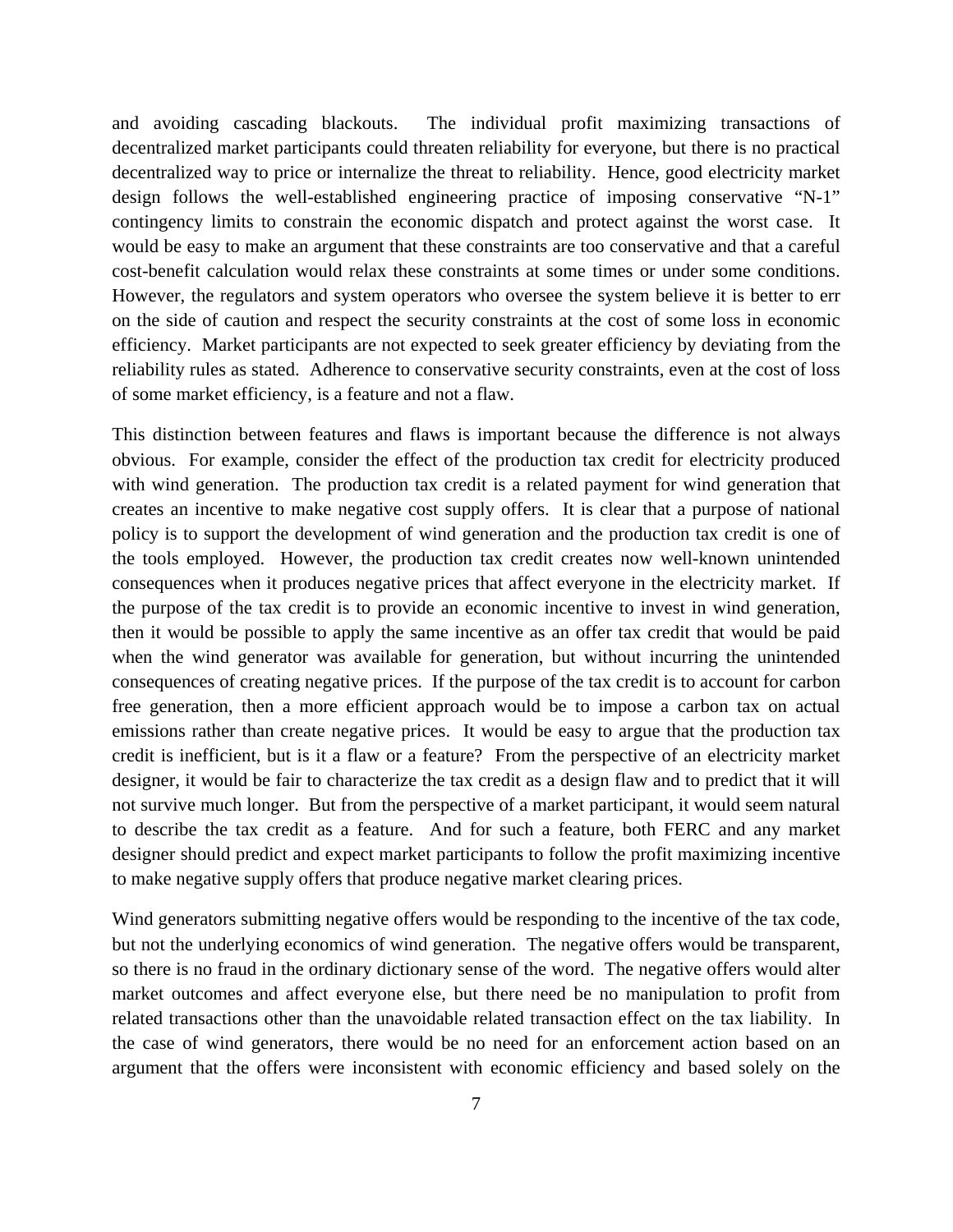benefits of the tax credit. Negative offers from wind generators are not market manipulation, even if they do follow from a market design flaw. The proper attention of reform would be to improve the rules so that the flaw of the inefficient production tax credit would no longer be a feature for market participants.

Another example of a putative market design flaw seen as a feature from the perspective of market participants arises in the case of demand response and payments for demand reduction without charging for the demand baseline. Before FERC adopted this policy there was an extensive debate that laid out the perverse incentives of asymmetric treatment of demand response and generation behind the meter versus the treatment of generation that is not behind the customer's meter. (Federal Energy Regulatory Commission, 2011) For example, the demand response policy provides an incentive for customers to install and operate inefficient diesel generators that would never be economic in the ordinary wholesale market. The customer avoids paying the purchase price of the electricity it generates and is then paid again for having reduced its electricity purchases even though its total electricity consumption has not decreased. (Hogan, 2009) From this perspective the demand response policy is a flaw that will eventually be a subject of reform. But as long as this is the announced policy and embedded in an electricity tariff, the effective double payment for metered demand reduction is a feature from the perspective of the market participant. Profiting from the inefficient incentive would be neither fraud nor manipulation. The design is the policy problem. The resulting market participant behavior is expected, and expected to be economically inefficient.

The distinction between a feature and a flaw appears to depend on the perspective of the viewer. In the case of both the production tax credit example and the demand response payment policy, available alternative market designs could remove the flaw. But from the perspective of the market participants, they properly think of these design flaws as market features and assume that they should respond to economic incentives created by these features with the objective of maximizing profits.

By contrast, there are other problematic electricity market defects that are not design flaws in the same sense because there is no design alternative that would be sufficient to resolve the inefficient incentives. The treatment of start-up costs and minimum load levels for generation presents such a challenge. The simple competitive market model presumes the existence of market-clearing prices that support the solution. Given those prices, economic dispatch is consistent with profit maximization and market equilibrium. However, the assumptions that drive this conclusion include that the well-behaved underlying technology is completely flexible. In particular, there are no lumpy decisions such as start-up and minimum load. These so-called "non-convexities" do not foreclose economic dispatch and efficient solutions. But these nonconvexities do create situations where there is no market-clearing price that supports the economic dispatch. (Gribik, Hogan, & Pope, 2007) If the dispatch considers the start-up and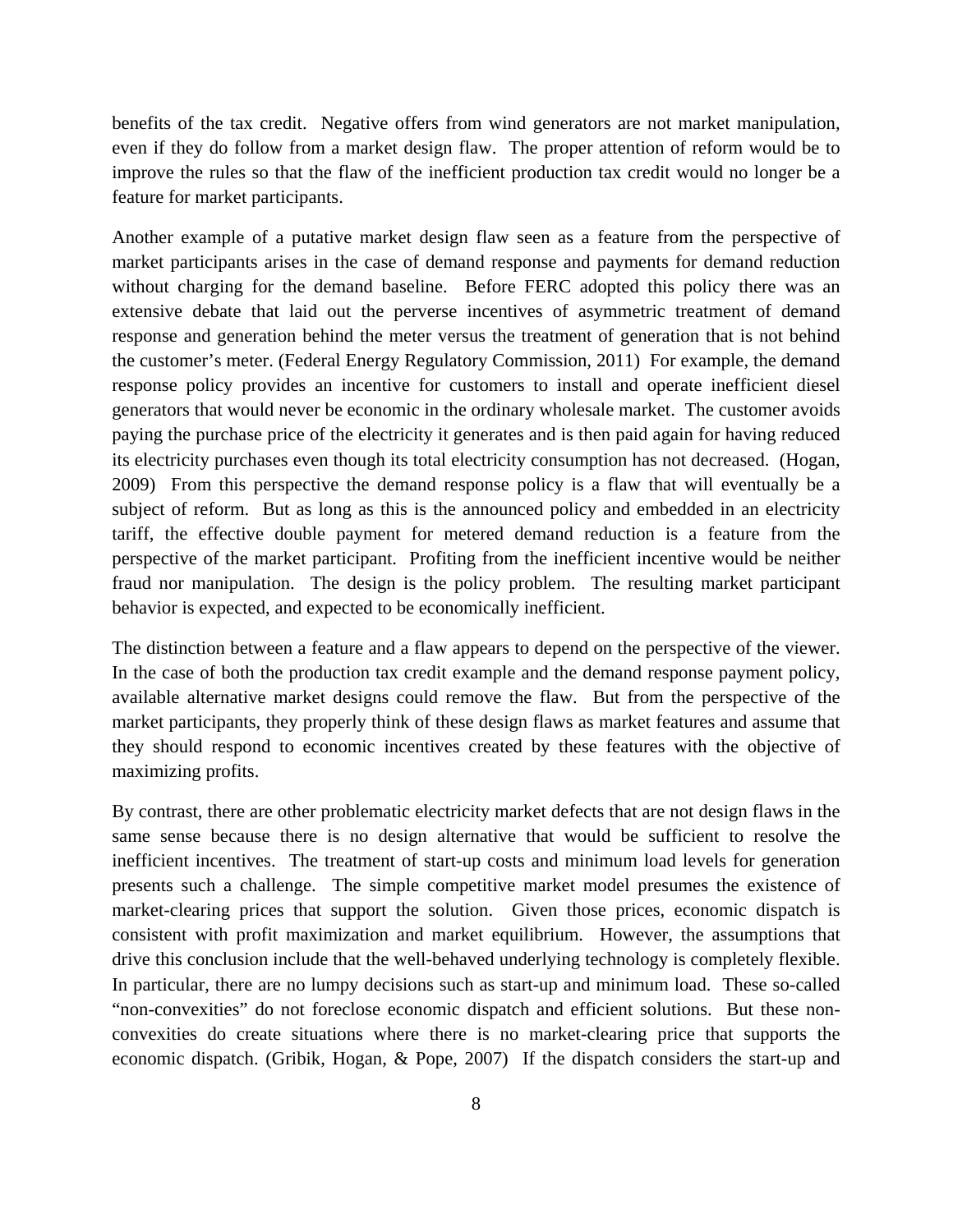minimum load requirement, the resulting market prices imply that dispatched generation may lose money. At these prices, the profit maximizing choice would be not to participate in the dispatch. Or some other generator that is not dispatched would find it profitable to enter the market even though it was not part of the efficient economic dispatch. There is no market price that would avoid this problem. This pricing deficiency is a characteristic of the technology and the market design. Faced with this fact, organized markets have created rules for various bidcost recovery mechanisms to ensure that dispatched generators at least recover their offer or bid costs. These rules are intended to make possible an economic dispatch and an efficient market outcome. Generators that make cost-based bids and benefit from related payments under these bid-cost recovery rules are not manipulating the market.

Another prominent example confronting the limits of market design would be the textbook exercise of market power. A market participant with market power would not have to take the market prices as given. In particular, by withholding some real-time production from the market, a generator could influence prices that would apply to its other production. Depending on many factors including the portfolio of other generation and the response of the rest of the market, the loss on the generation withheld may be small compared to the increase in the profitability of the rest of the generation portfolio. The market participant with market power may find withholding production as a profit maximizing strategy across its entire portfolio.

This exercise of market power by a generator is a special case of the larger problem of engaging in transactions that affect market prices and alter the profitability of related transactions. To some degree, all transactions have some impact on market prices. If a market participant engages in more than one transaction, then the change in market prices could affect the profitability of the related transactions. Within the confines of the available efficient market design, electricity market designers know of no easy design rule that would eliminate this incentive. The vulnerability to market power and price manipulation is a flaw that is an inherent defect of any practical market design.

The policy response to such an inherent limitation of efficient market design has been and should be to adopt general rules that prohibit or mitigate the possible market manipulation. For example, generator offer caps and must offer requirements are ubiquitous constraints on behavior intended to mitigate generator market power in organized markets. Electricity market designers constrain otherwise profit maximizing behavior by limiting the offers. Similarly, as embodied in the HQ Energy principles, FERC has made a distinction between transactions that are profitable on a stand-alone basis, but which affect market prices and those transactions which are unprofitable alone but which produce profits on related transactions that make up for any direct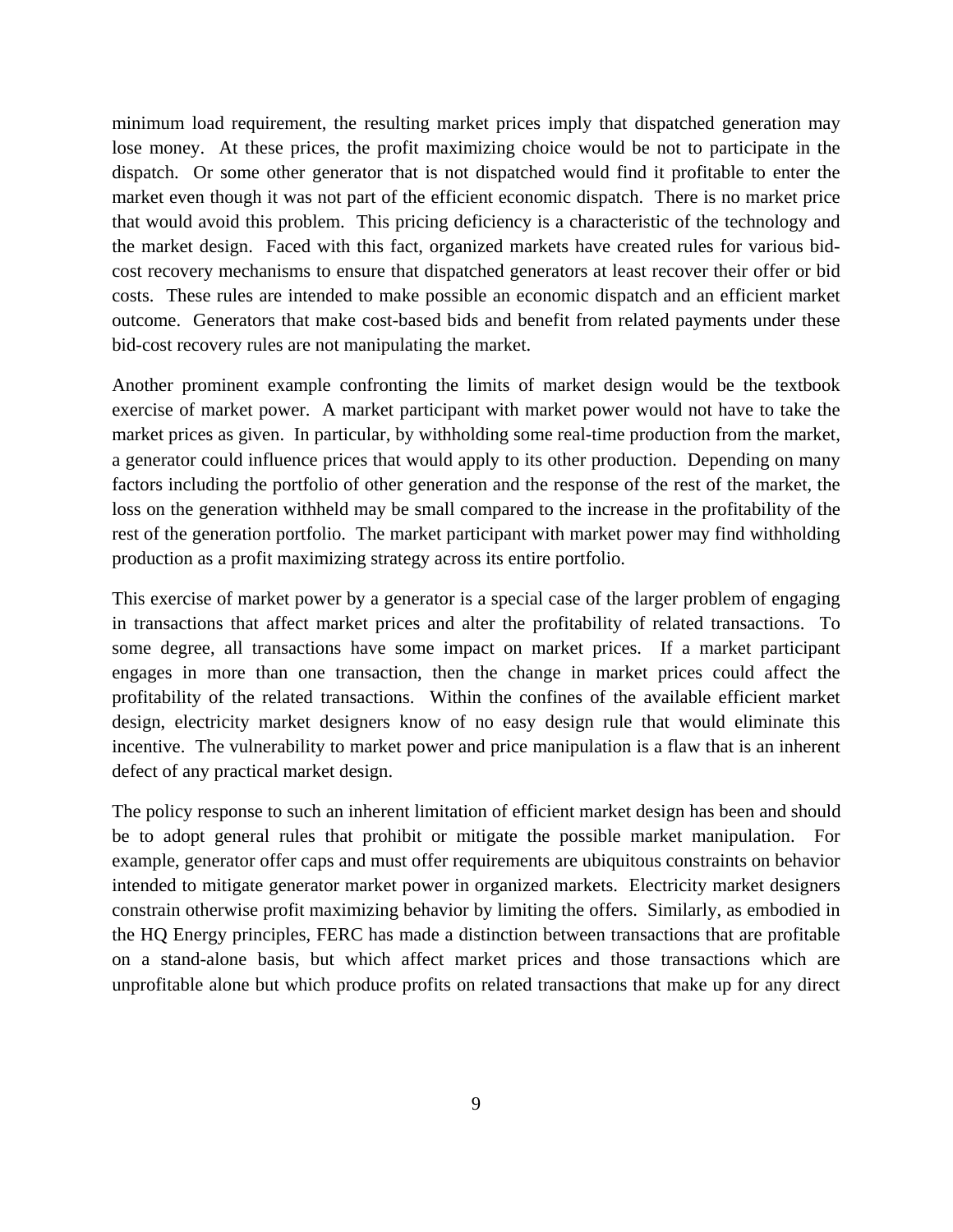losses.<sup>6</sup> By these principles, a transaction that is profitable on its own is not manipulation, whereas a transaction which is only profitable as part of portfolio benefits that depend on changing market prices is manipulation. Such a rule-based approach is necessary when simple changes in market design are not available.

The fact that there are design flaws that could be exploited is unfortunate and surely captures the attention of the FERC and the electricity market designer. But the policy response must recognize that perfection is not attainable and there always will be market defects. It is important to identify the serious flaws and fix them as quickly as possible, to the extent possible. And where market design cannot overcome the inherent limitations of markets, it is important to adopt reasonable rules and regulations to guide behavior. The same rule of reason implies that the goal is to achieve the efficiency gains of workable competition, not the mirage of perfect competition. Hence, some market limitations, such as ordinary human errors or cumbersome stakeholder processes, will be left alone as not worth fixing. The objective, although challenging, is to improve the process to address the defects that can be fixed.

#### *Addressing Market Defects*

 $\overline{a}$ 

What should be the responsibility of the market participant when confronted with a defect or limitation in the market design? Should the market participant interpret the anomaly as a feature and follow profit maximizing behavior to the limits of its capability? Or should the market participant take the anomaly as a design flaw and forego the profits? Or should there be some ground in between? What should be the boundary between acceptable behavior and proscribed market manipulation? The focus here is on what should be the policy given the practical requirements of good practice and good market design.

It is clear that it cannot be the responsibility of the market participant to correct a market design flaw. Nor can it be the responsibility of one market participant to enforce a rule on other market participants that precludes exploiting a flaw. The market participants do not and should not have this authority and hence should not have this responsibility. Changing the market design and supplementing it with behavioral rules is the responsibility of the FERC and market operator.

If electricity systems were simpler, without all the advantages and limitations of organized markets, it might be possible to make a case that market participants bear no responsibility and could simply treat everything as a design feature and use any market strategy that is not explicitly forbidden as being allowed and eligible for exploitation. But such an argument for no restraint ignores the reality of the many rules and regulations that are designed to help market

<sup>6</sup> *DC Energy, LLC v. H.Q. Energy Servs. (U.S.), Inc.*, 124 FERC ¶ 61,295 at P 22 (2008). More generally, transactions which serve a legitimate business purpose such as hedging would not be manipulation.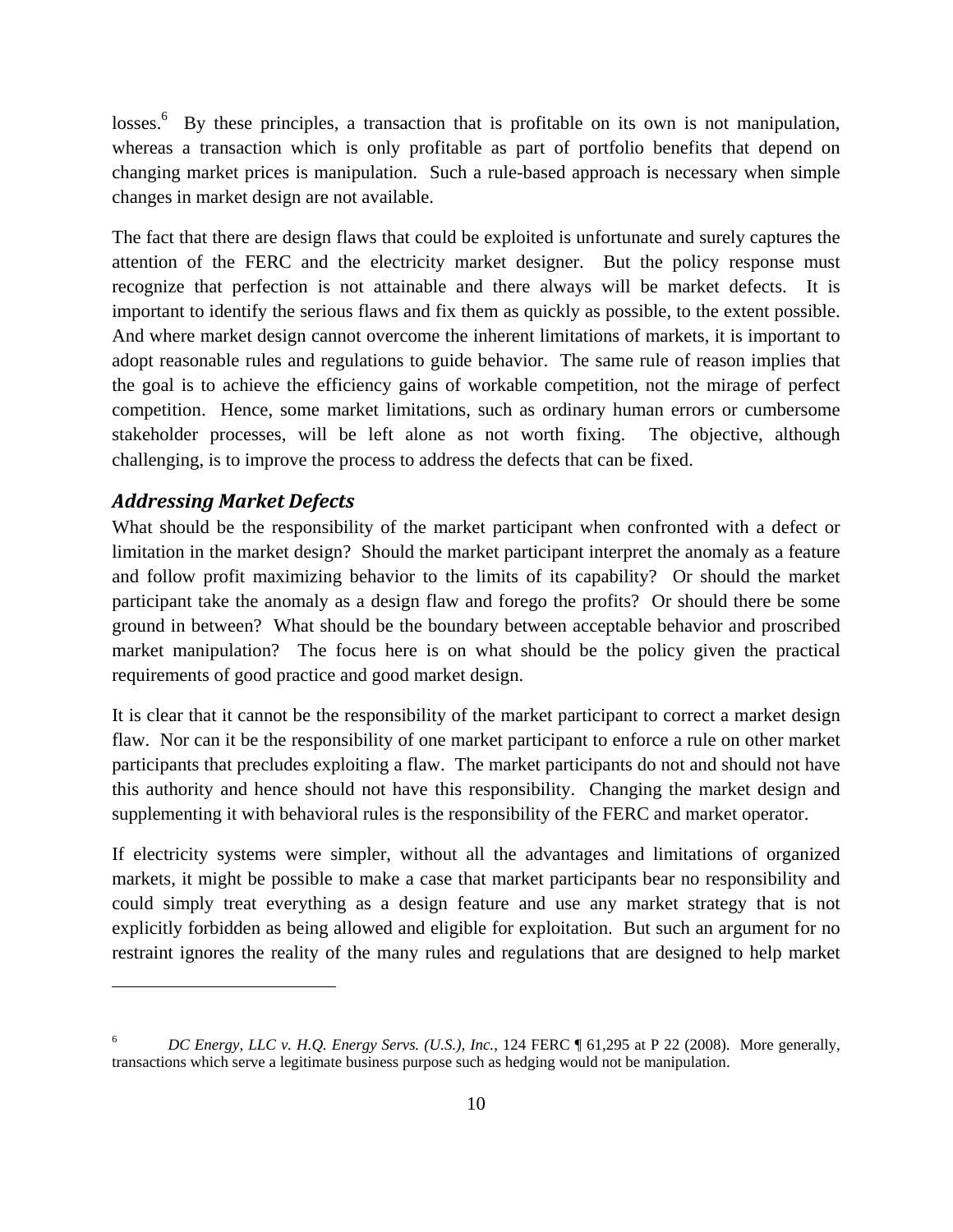participants, such as through the generator bid-cost recovery mechanisms. Surely in a complicated organized market design supported by regulation and intended to expand the size of the pie, all market participants should shoulder some responsibility other than simply to maximize their own profits. A standard that market participants bear no responsibility at all seems untenable.

On the other hand, as the discussion above illustrates, there is no easy way to distinguish market design flaws that should be corrected from market design features that are part of other policies to change incentives away from the idealized short-term efficient competitive market. If market participants were expected to refrain from profit maximizing behavior that would be inefficient in a perfect world, the wind generators would not make negative offers, demand response would not be paid twice for behind the meter generation, and so on. The confusion that such a requirement would create would be substantial and highly controversial. It cannot be good policy to impose on market participants a responsibility to rise above the actual market design. A standard of perfection in bidding practices also seems untenable.

#### *An Expanded Notification Policy*

A middle ground would be notification. Many market design flaws are inadvertent and unrecognized by the FERC or market operator. Market participants cannot be responsible for correcting market flaws. Nor should market participants be assigned responsibility to make the judgment call that distinguishes between features that are accepted deviations from efficient design and flaws that should be corrected. But market participants should know that some design elements may be such flaws and market participants should share a fiduciary responsibility to bring possible flaws to the attention of the FERC and the market operator. The basic idea would be to create a safe harbor for a bidding practice that might be suspect. Once the market participant notified the market operator, the market participant would have discharged its responsibility. The FERC or market operator should make the decision whether to change the market design, adopt a general behavioral rule, or leave the practice alone.

A responsibility to notify and a safe harbor for market participants who meet this responsibility, would go beyond the current practice in enforcement of actions against market manipulation. For example, in its Order 670 on prohibiting market manipulation, the Commission stated:

"As there is no new affirmative duty of disclosure under the Final Rule, commenters' concern over the disclosure implications of the proposed regulations is misplaced. The Final Rule operates within the regulatory framework of the FPA and NGA; the Commission is not adopting the disclosure provisions of the securities laws or the purpose of the securities laws, which is 'to protect investors by promoting full disclosure of information thought necessary to informed investment decisions.' Rather, the Final Rule, like section 10(b) of the Exchange Act and SEC Rule 10b-5, is an antifraud provision, not a disclosure provision.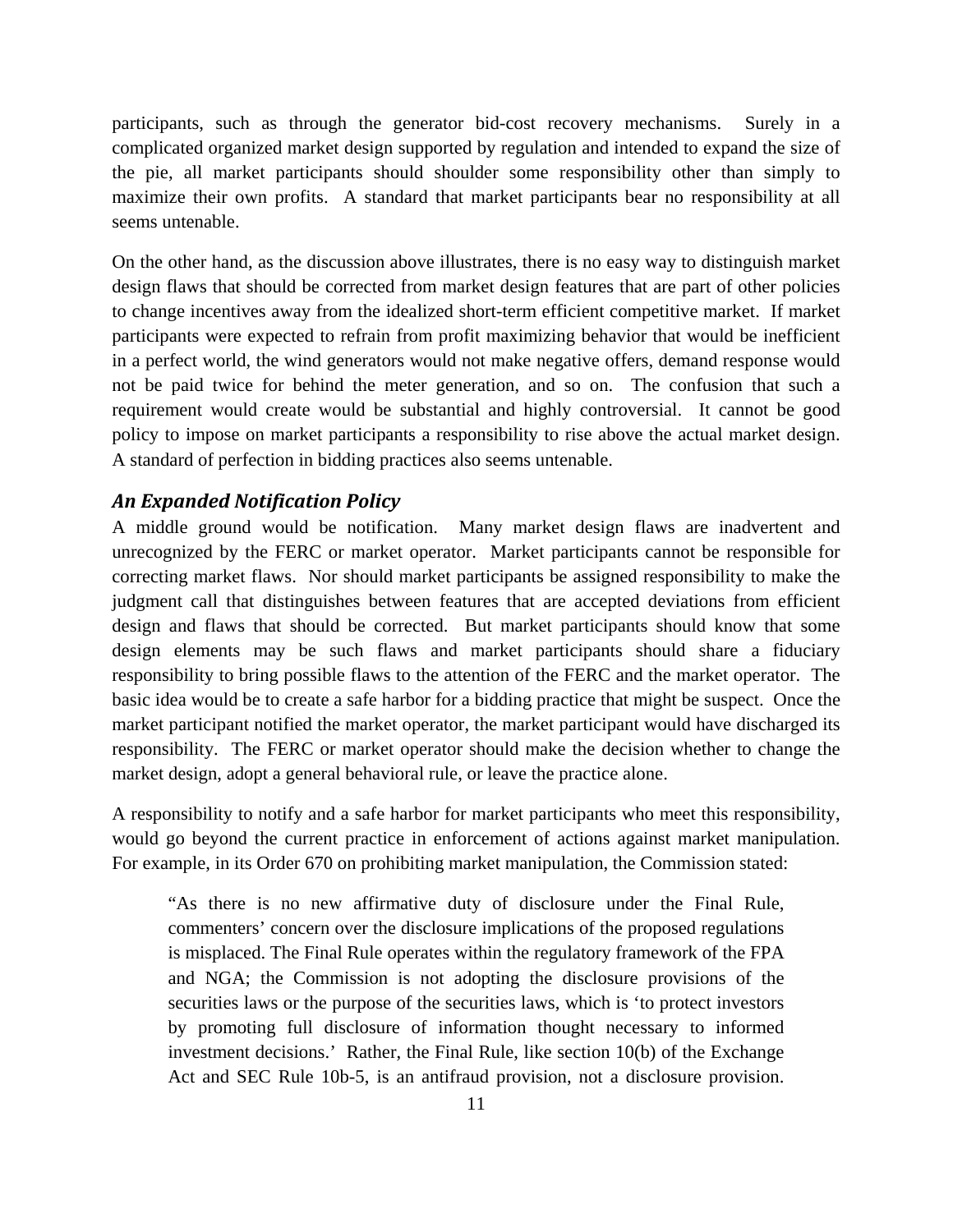Nothing in the Final Rule requires disclosure of sensitive information that would only function to weaken an entity's bargaining position in arm's-length, bilateral negotiations. Absent a tariff requirement or Commission directive mandating disclosure, there is no violation of the Final Rule simply because an entity chooses not to disclose all non-public information in its possession."

A fiduciary responsibility for market participants to identify possible market flaws would be more than the usual understanding of disclosure requirements. The details of this new policy would have to be worked out. Notification could be confidential and subject to a good faith requirement for clarity. To promote incentives for notification, the safe harbor for confidential notifications could apply only to the party making the notification. The policy could include a limited waiting period before trading on the market feature. In order to promote innovation and competition, after notification the default could be that the bidding practice is allowed unless prohibited by general rule or eliminated by a change in the market design. Employing the bidding practice should not require a formal "no action" decision authorizing the practice.<sup>8</sup> And so on.

In the case of possible defects that are identified and discussed publicly, like the wind production tax credit, the demand response double incentive, and the MLSA for the Up-To Congestion transactions, the safe harbor provision would extend to all market participants. As noted earlier, in adopting the MLSA rule, the Commission stated that the rule would create incentives for transactions that went beyond the normal arbitrage that promotes market efficiency; neither Powhatan nor anybody else should be held liable for doing what the Commission expected. Almost by definition, if the bidding practice is known to everyone, including the market operator and the FERC, and no change is made in the design or the general rules, the design element and bidding practice must be treated as a feature and not a flaw.

## *Consistent Policy for Workable Electricity Markets*

 $\overline{a}$ 

An essential characteristic of the principles of open access and non-discrimination for electricity markets is the requirement to use a market design built on the foundation of bid-based, security constrained, economic dispatch with locational prices and financial transmission rights. (IEA, 2007) This market resign requires and utilizes price incentives interacting with financial contracts in ways that are essential for meeting the Commission's objectives. The companion policies to prevent market manipulation should be consistent with this necessary market design.

<sup>7</sup> *Prohibition of Energy Market Manipulation*, 114 FERC ¶ 61,047, at P 35 (2006).

The current FERC practice for "no action" letters does not provide a safe harbor and does not presume the market activity is acceptable absent a change in market design or general rules. There is no obligation for market participants to identify possible market flaws. See www.ferc.gov/enforcement/staff-guid/no-action-letters.asp.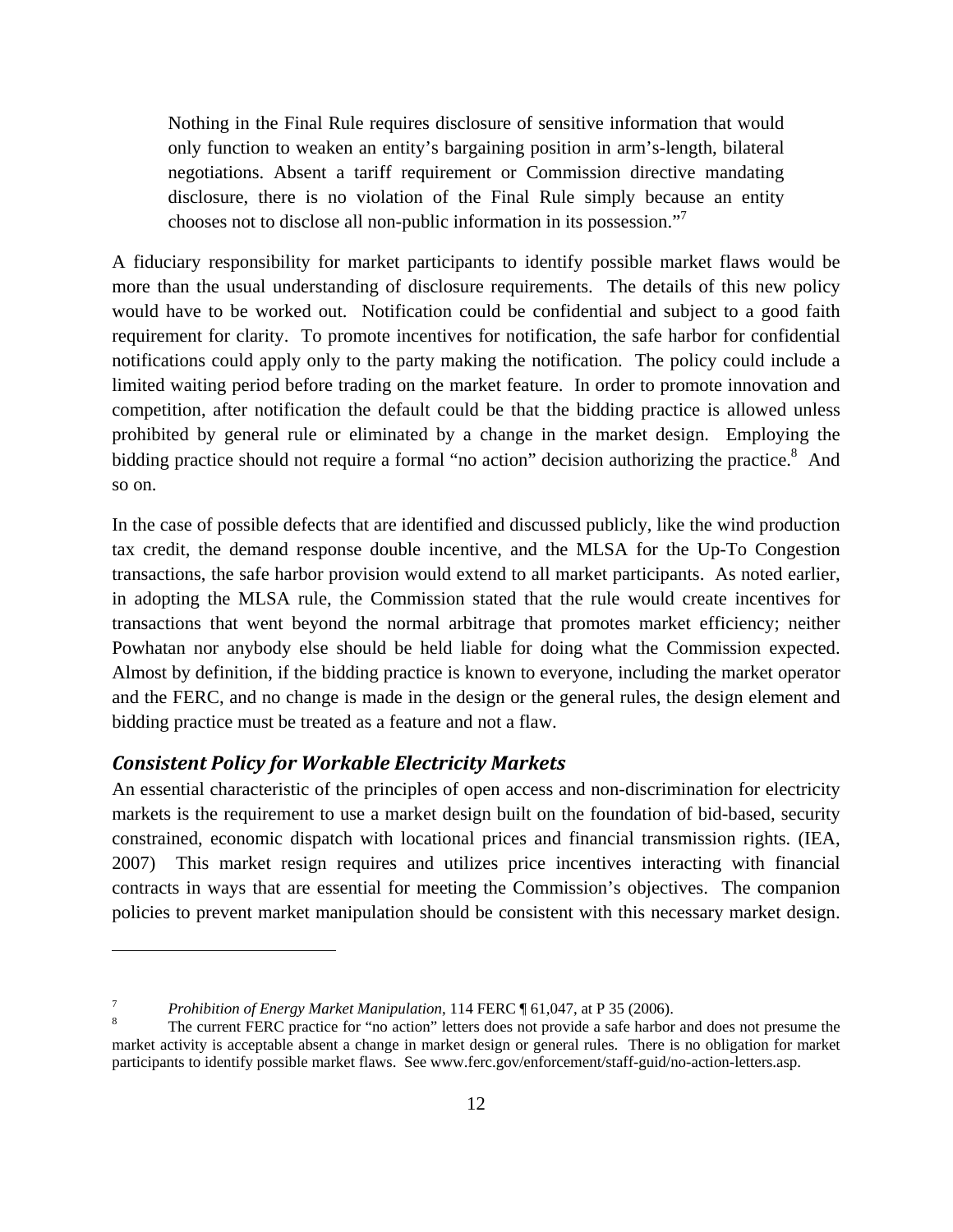Market manipulation policy should not be defined independent of or in contradiction to the market design.

A good policy response that seeks to promote improvements in market design should respect the essential strengths and limitations of markets. It should be the responsibility of the Commission and the market operator to correct market defects once recognized and to adopt rules or regulations to deal with serious problems that go beyond the limits of good market design. Ideally, it should be the responsibility of market participants to identify possible market design flaws in need of correction. But it should not be the responsibility of the market participants to rise above the market design and depart from profit maximizing behavior.

It would be bad policy to attempt to meet these challenges by labeling transparent bids, schedules and other transactions as fraudulent. This would move the definition of fraud into the eye of the beholder rather than being part of the rule of law. It would be bad policy to describe profit maximizing behavior within the known rules as market manipulation. This would distort a basic principle of competitive market design and make virtually every transaction possibly manipulative. It would be bad policy to prohibit transactions based solely on a state of mind. The knowledge that a bidding practice might exploit a flaw rather than a feature should be relevant but not dispositive. A workable notification practice should be enough to deal with the duties created by a state of mind.

The accumulating experience with market performance and market manipulation have created a need and an opportunity to have a more open discussion of workable approaches for market design and market manipulation policy. The Powhatan case is illustrative, but the importance of the topic goes far deeper to the foundations of electricity markets. Although it is difficult to be certain, because the enforcement actions are so opaque, it is arguable that the legal foundations of FERC's authority are inadequate to the task, and the evolving enforcement policy is undermining the economic foundations of efficient electricity markets (Hogan, 2012).

### **Conclusion**

Electricity market design requires care in providing the necessary features and rules to support an efficient market. Market manipulation that violates these rules should be prohibited and subject to enforcement sanctions. However, the problem of designing these markets is complex enough that market manipulation policy must recognize that some defects are features and not flaws. The current authority of the FERC is too restricted to the narrow case of fraud, and this leads to perversions of both policy and language. The current enforcement rules are not evolving in a way that is compatible with efficient electricity market operations. A change in policy to include notification requirements is recommended. Profit maximizing behavior that flows from the incentives of known market features should not be treated as market manipulation. Meeting a proposed fiduciary responsibility to notify market operators about possible market flaws should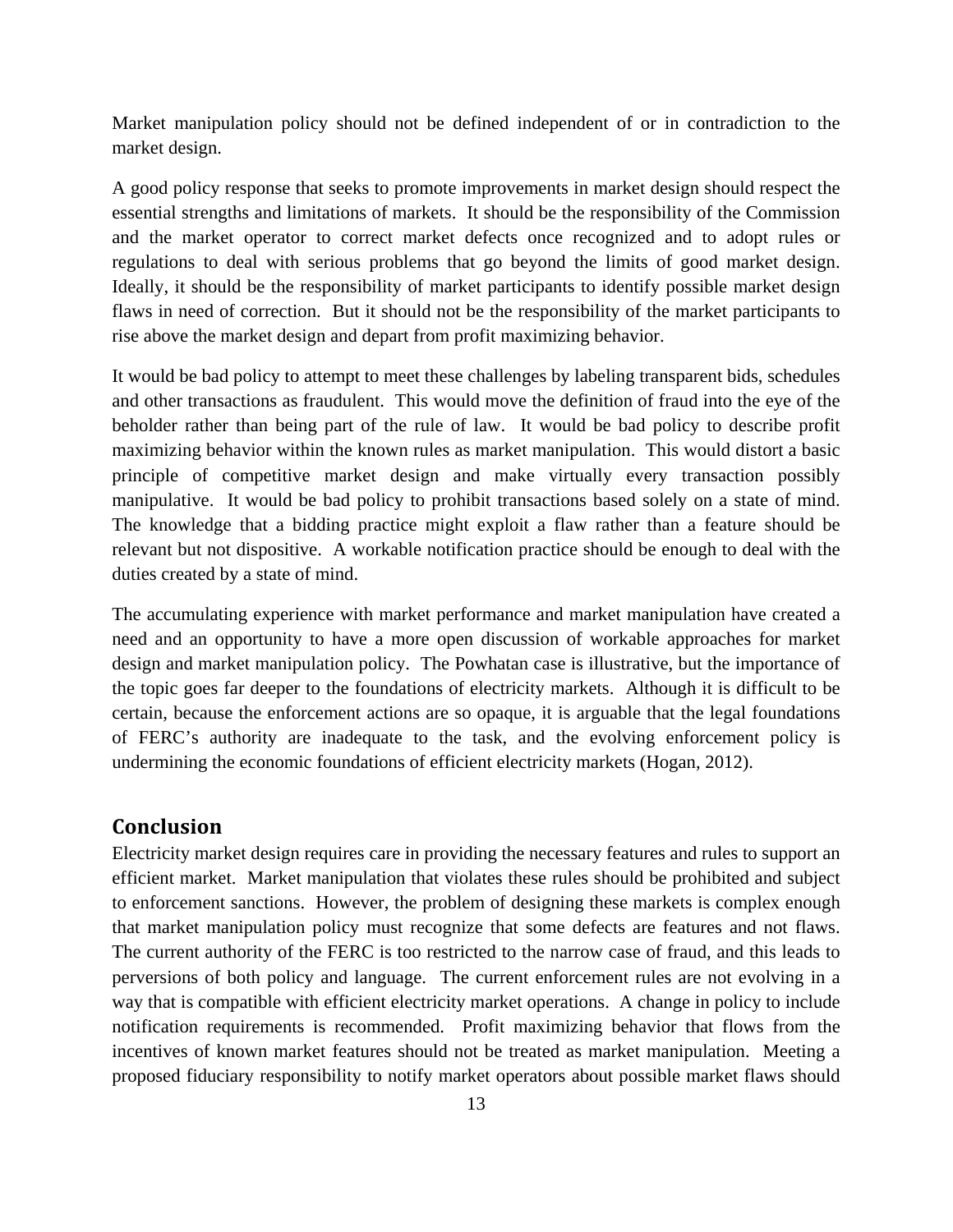provide a safe harbor for market participants and should alert market operators to requirements and opportunities to change the market rules. The Powhatan case illustrates these principles as a transparent response to known market incentives and should not be seen as market manipulation.

## **References**

- Federal Energy Regulatory Commission. Demand Response Compensation in Organized Wholesale Energy Markets (2011). Washington, DC: 134 FERC ¶ 61,187. Retrieved from http://www.ferc.gov/EventCalendar/Files/20110315105757-RM10-17-000.pdf
- Gribik, P. R., Hogan, W. W., & Pope, S. L. (2007). Market-Clearing Electricity Prices and Energy Uplift. Retrieved from http://www.hks.harvard.edu/fs/whogan/Gribik\_Hogan\_Pope\_Price\_Uplift\_123107.pdf
- Hogan, W. W. (1992). Contract networks for electric power transmission. *Journal of Regulatory Economics*, *4*(3), 211–242. Retrieved from http://www.springerlink.com/index/wh70283126518105.pdf
- Hogan, W. W. (2009). Providing Incentives for Efficient Demand Response. *Energy*. Retrieved from http://www.hks.harvard.edu/fs/whogan/Hogan\_Demand\_Response\_102909.pdf
- Hogan, W. W. (2012). Multiple Market-Clearing Prices, Electricity Market Design and Price Manipulation. *The Electricity Journal*. Retrieved from http://www.sciencedirect.com/science/article/pii/S1040619012000917
- IEA. (2007). *Tackling Investment Challenges in Power Generation in IEA Countries: Energy Market Experience*. *Energy*. Paris. Retrieved from http://www.iea.org/textbase/nppdf/free/2007/tackling\_investment.pdf
- Joskow, P. L., & Schmalensee, R. (1983). *Markets for power: an analysis of electrical utility deregulation*. *MIT Press Books*. MIT Press Book. Retrieved from http://ideas.repec.org/b/mtp/titles/0262600188.html

<sup>&</sup>lt;sup>i</sup> William W. Hogan is the Raymond Plank Professor of Global Energy Policy, John F. Kennedy School of Government, Harvard University. This paper draws on research for the Harvard Electricity Policy Group and for the Harvard-Japan Project on Energy and the Environment. Powhatan Energy Fund, LLC, provided part of the support